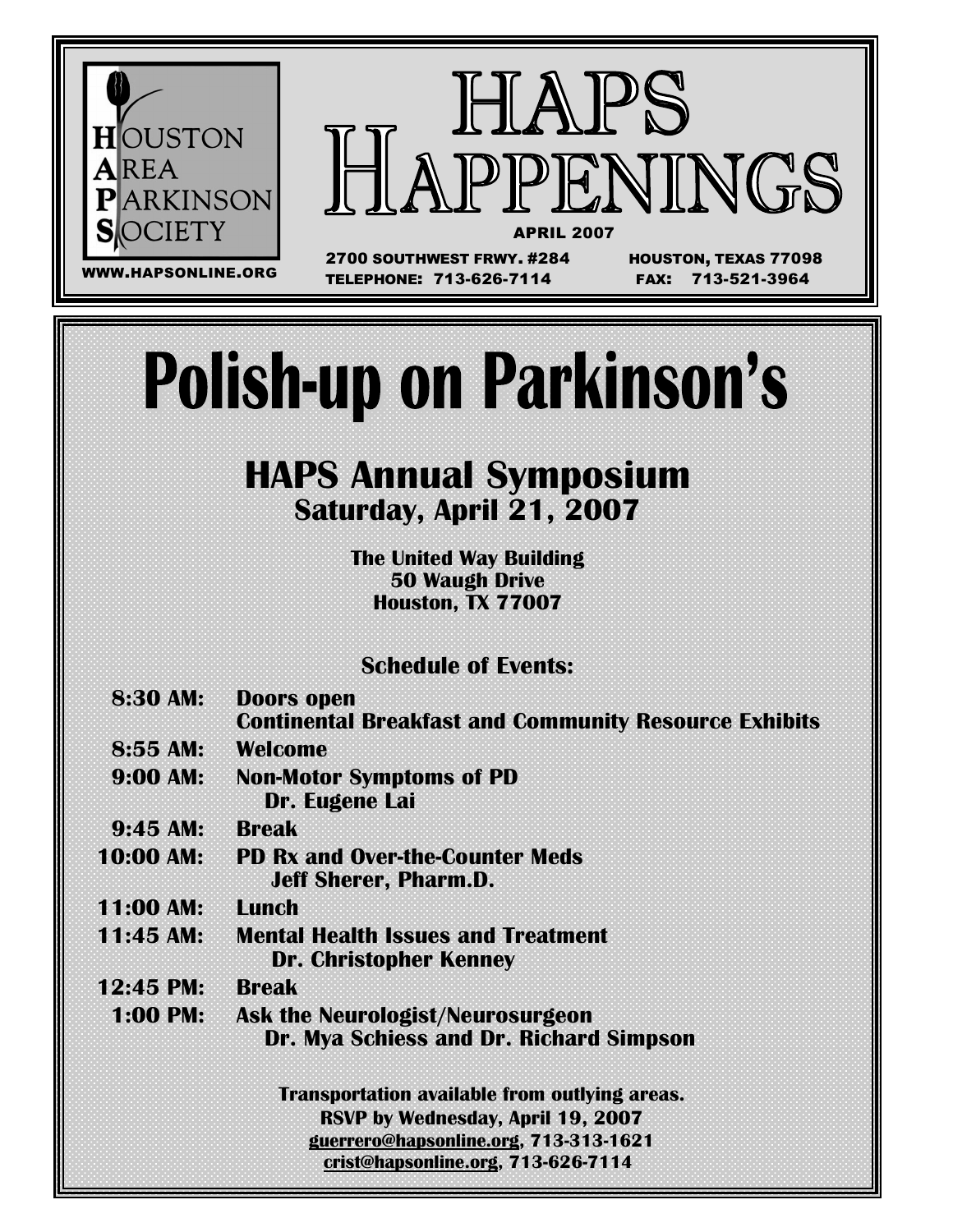## April is Parkinson's Awareness Month

#### Nina Brown

Living with Parkinson's disease is a lot easier if your family and friends, the general public and health care professionals (in hospital situations, assisted living, nursing homes) understand and are aware of the complexity of the disease. There are many idiosyncrasies associated with Parkinson's disease that are rarely mentioned in textbooks. Since April is Parkinson's Awareness Month, why not share this information to help others understand…they *need* to know.

 *Make them aware* that your difficulty in moving may result from slowness (bradykinesia), rigidity, poor coordination, weakness in your arms or legs, poor posture, and/or problems with balance and falling. Your gait may, or may not, be hampered from a shortened stride, dragging your toes, shuffling, freezing or by taking short quick steps (festination).

 *Make them aware* that your ability to function is determined by the timing and effectiveness of your medication and can change, not only by the day, but also by the hour. Fluctuations, such as involuntary movements (dyskinesia) or drug-induced tremor, may occur when the medication is at its peak dosage. At the end of a dose, you may experience cramping (dystonia), lethargy, a period where it's "wearing off," or have an "on-off" response. When medications are not given on a precise schedule, the side effects can affect your entire state of well-being. Therefore, it's particularly important that you make sure that health professionals understand the problem because *their* pattern of dispensing medication may not necessarily match *your* needs.

 *Make them aware* it takes a cooperative effort to time your medication dosage. Parkinson's is not a disorder where everyone gets the maximum results with the usual "take three times a day with meals" instructions. Because of disease progression, continuous monitoring and medication adjustments are required to accommodate the body's changing needs.

 *Make them aware* that you may be taking additional drugs for other problems and care must be taken to avoid any interactions.

 *Make them aware* that an unexpressive face is a symptom of Parkinson's; it is not a sign of disinterest or a lack of understanding. Help them understand that it is the rigidity from Parkinson's that creates the blank expression and can also affect your eye control and blinking reflexes. Explain that some people develop a weak voice with rapid, slurred speech and may drool because of internal regulatory problems. Request that people speak directly to you even if it takes a little longer for you to put the words together for a reply.

 *Make them aware* some people have tremors and others do not. Some may have urinary incontinence or retention, constipation problems or sweat excessively. Some do not.

 *Make them aware* that some people are able to eat without a problem, while others have trouble swallowing and chewing.

 *Make them aware* some people with Parkinso0n's become depressed, have memory problems, are unable to pay attention, or may hallucinate. Health care workers should be aware that episodes of dementia or hallucinations could be caused by a medication overdose or interaction.

*Make them aware* your sleep may be disturbed and possibly affect your functioning during the day.

*Make them aware* that any kind of stress increases symptoms in direct proportion to the stress.

The signs and symptoms are numerous and variable between individuals so you are the only one who really knows what it's like *for you* to live with Parkinson's; but your life may be easier if you make others aware.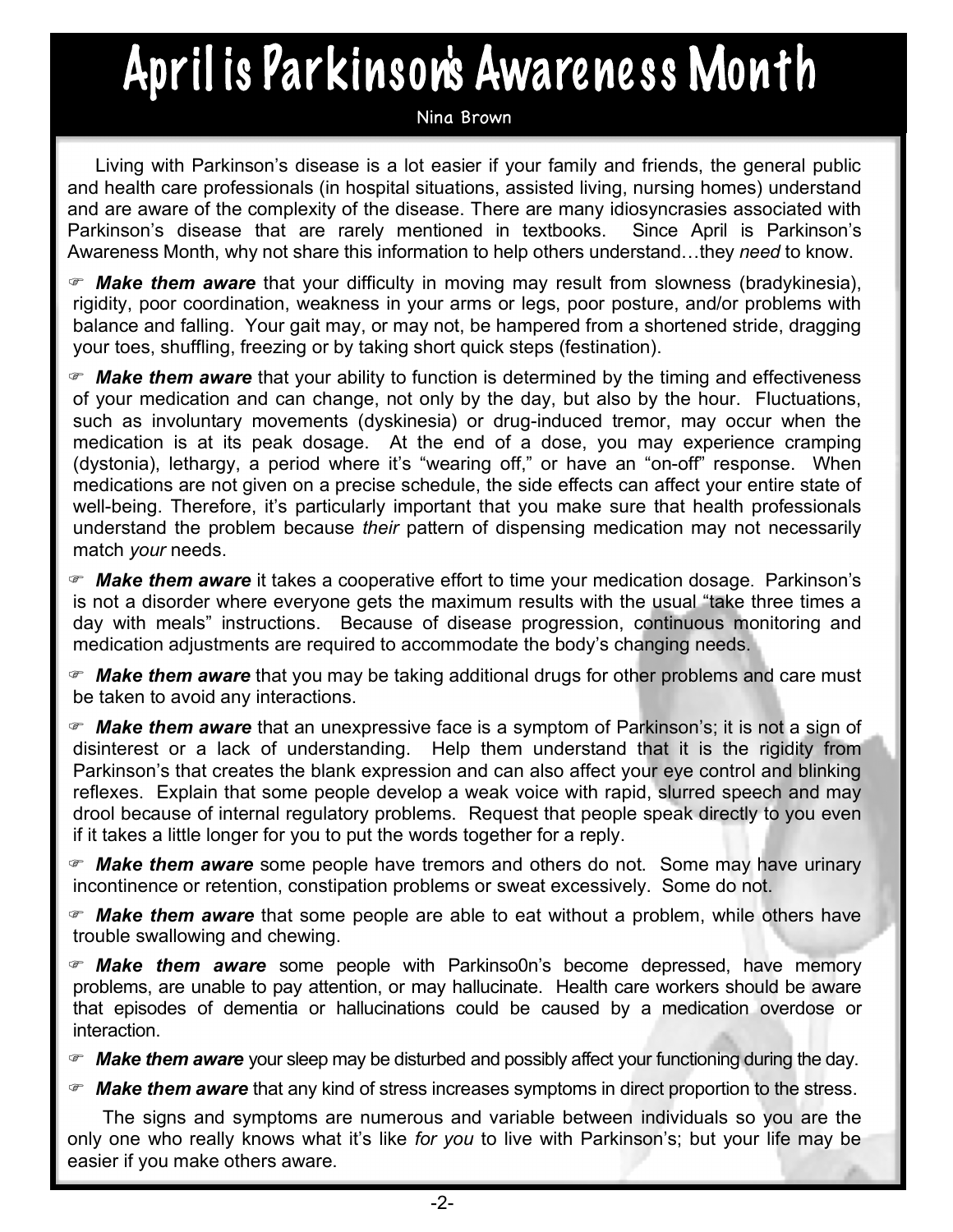# **Medical Advisory Committee Announced**

The Houston Area Parkinson Society is honored to announce that the following distinguished professionals have so generously agreed to serve on the 2007 HAPS Medical Advisory Committee. HAPS thanks them for their commitment and enthusiasm.

Richard K. Simpson Jr., M.D., Ph.D., F.A.C.S.- Committee Chairperson

Madhureeta Achari, M.D. Leanne Burnett, M.D Ranjit Chacko, M.D. Steve Croft, M.D. Edward Escobar, D.O. Stanley Fisher, M.D. Robert Grossman, M.D. Cindy Ivanhoe, M.D. Joseph Jankovic, M.D. Teresa Kaldis, M.D. Christopher Kenney, M.D. Eugene Lai, M.D.,Ph.D Kim Monday, M.D. **William Ondo, M.D.** E. Lee Poythress, M.D. Terry Satterwhite, M.D. Mya Schiess, M.D. Sand Controller and Muslim Joohi Shahed, M.D. Ron Tintner, M.D. Gage VanHorn III, M.D.

Michele York, PhD

## New Low-Cost Diagnostic Test for Parkinson's

Currently there is no specific diagnostic test for Parkinson's disease. Doctors rely on their observations to make a diagnosis, which means some patients may not be prescribed the most suitable medication and around 15% of those diagnosed may actually be suffering from something else.

Now, scientists in Australia have developed a cost-effective gene-sequencing chip that will allow for routine testing of people suspected of having Parkinson's disease. It will also assist researchers in understanding the genetic basis of Parkinson's and allow large-scale studies that could identify more genes that cause this debilitating condition.

In addition to providing a genetic diagnosis, it is hoped that the chip will eventually be able to pinpoint genetic changes that help to predict a person's prognosis and even the treatment that best suits them.

Since the test is relatively cheap and only involves collecting a sample of blood or saliva, it could also be made available to the patient's relatives and those at risk of developing Parkinson's. More genetic information will deepen our understanding of Parkinson's and enable researchers to work toward prevention and treatment.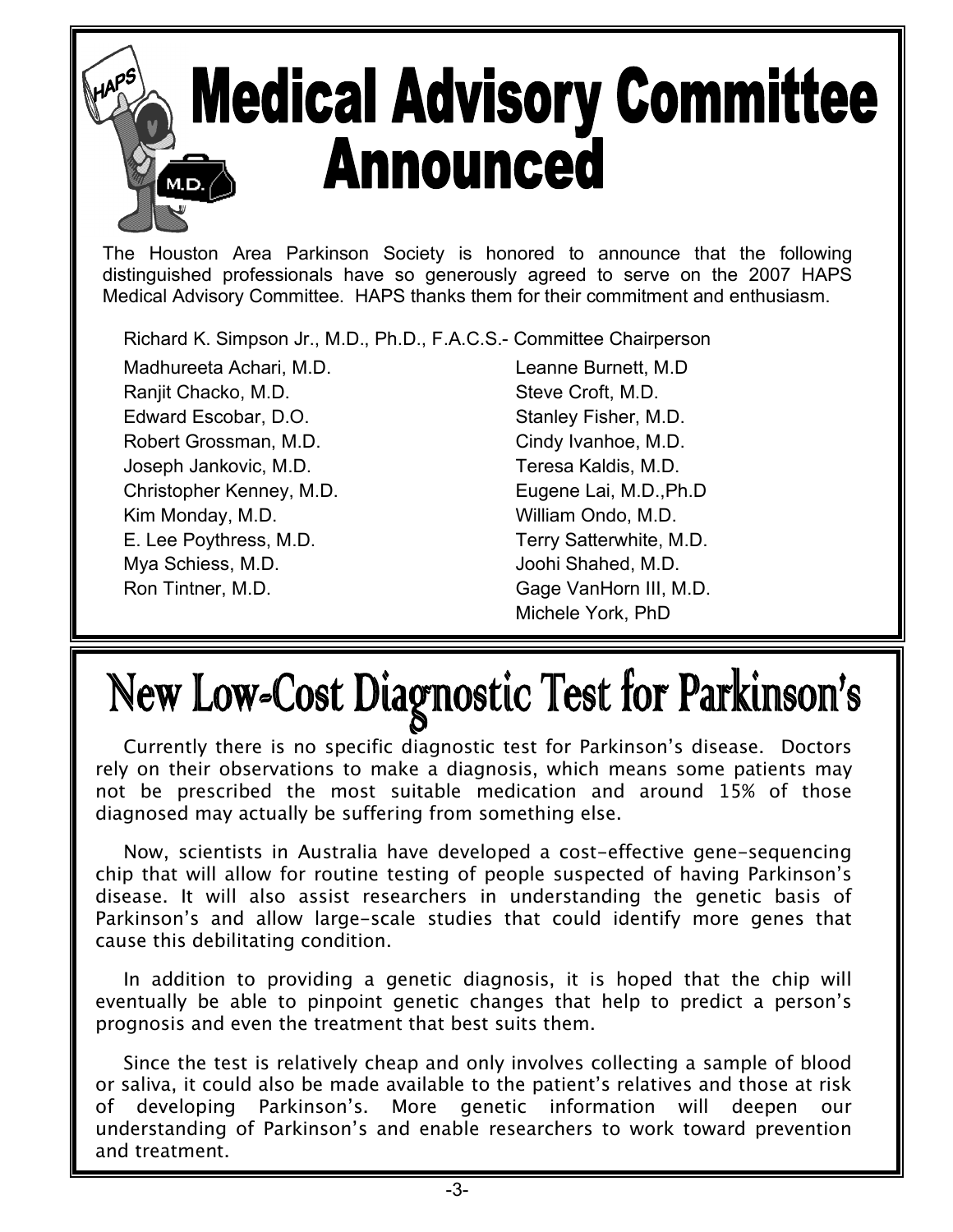

Putting aside the emotional and physical cost of living with Parkinson's, tax season forces us to add up the financial burden as well

Using a database of insurance-claims information from 10,445 people with Parkinson's (average age, 72.7 years and 43.5%, female) who had either had two visits with a physician for the treatment of Parkinson's or one visit for treatment and two prescriptions for drugs to treat Parkinson's over an average of 675 days, researchers found that their annual health care with private medical insurance was \$16,634 per person compared to those on Medicare which was \$6,711 per person.

It has been estimated that 31% of those who are employed with Parkinson's will lose employment within a year. Disability subsidies can run \$30,000 or more annually.

In 1997, researchers estimated that the annual economic burden associated with Parkinson's disease in the United States was \$25 billion.

- \$ In the typical early stage of the disease, annual medical care per person costs \$2,000- \$7,000 per year, which rises as the disease progresses.
- $$$  L-dopa and related drugs run \$1,000 \$6,000 per year.
- \$ With an estimated 38% of Parkinson's patients who fall (13% more than once per week) treatment and hospitalization for Parkinson's-related falls can run \$40,000 per year or more per person.
- $\circled$  Assisted Living and Nursing Home care can exceed \$100,000 per year per patient.

We spend more than \$1 trillion on health care each year in this country, of which threequarters - \$750 billion - goes to chronic diseases.

When you consider the costs involved, wouldn't the country come out ahead by spending more money for research to find a cure? Another reason to make your voices heard.

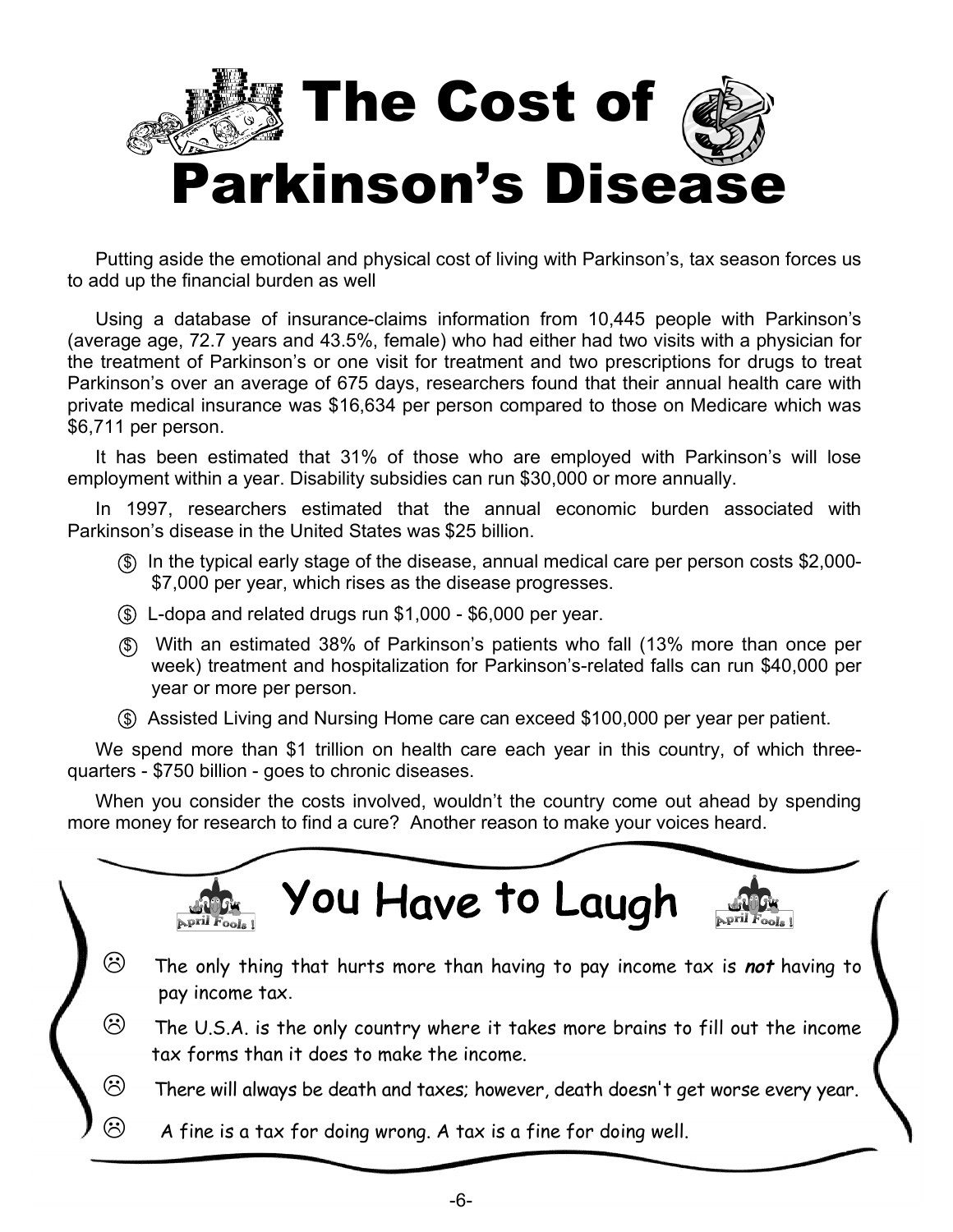### **CONTRIBUTIONS**

**Your donation is much appreciated. Your thoughtfulness helps HAPS continue to provide much needed services to people with Parkinson's and their families.**

#### **IN HONOR OF**

*In Honor of Gerald Rauch* Shirley & Jay Marks

*In Honor of Ned Smith* Ellen Smith

*In Honor of George A Bourgeois, III* George & Sherry Bourgeois

#### **INMEMORY OF**

*In Memory of Eleanore Donnelly* Anne Thobae

> *In Memory of Dick Simon* Stephanie & Bernard Simon

*In Memory of Annarose Scharck* Alta Edman Dan Leonard

*In Memory of Y. Burt Olive* John & Jo Hazlitt

*In Memory of Irvin Watkins* Henry & Margaret Wishard

*In Memory of John R. Henry* Mary Knox Billie Thompson Connie Norton Jan Hamilton Sally fuller Evelyn Cooke

*In Memory of Bruce Wilson*

Mr. & Mrs. Nicholas C. Stephens

*In Memory of Robert Sims* Angelyn Bassinger Randy & Lillian Derr Susan & Jay Graham

#### *In Memory of Robert White*

Marjorie Treadway Earline Williamson Kelia Ballou

*Your donations are tax deductible*